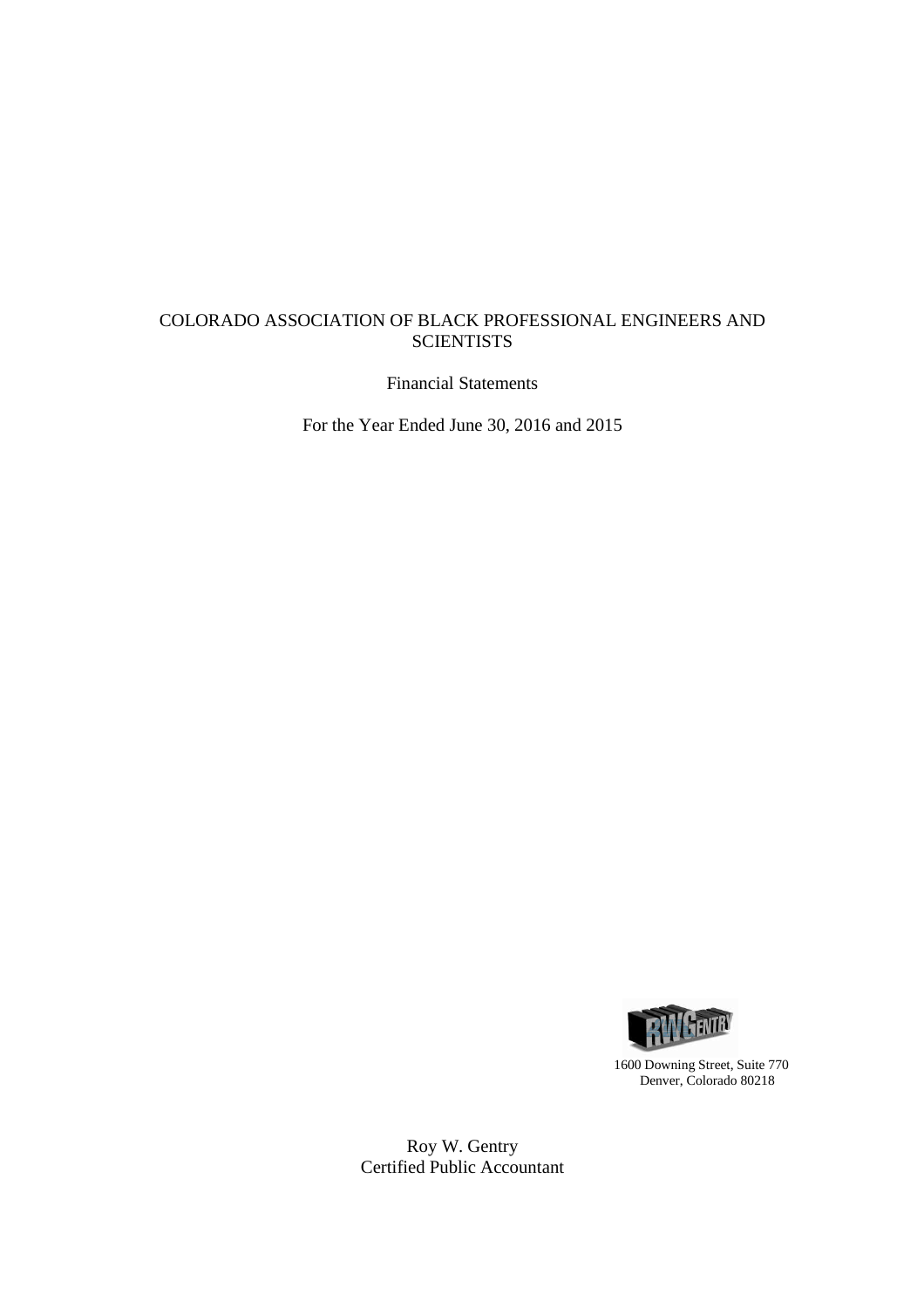# **CONTENTS**

|                                         | Page    |
|-----------------------------------------|---------|
| Independent Auditor's Report            |         |
| <b>Statement of Financial Position</b>  | 2       |
| <b>Statement of Activities</b>          | 3       |
| <b>Statement of Cash Flows</b>          | 4       |
| <b>Statement of Functional Expenses</b> | 5       |
| <b>Notes to Financial Statements</b>    | $6 - 7$ |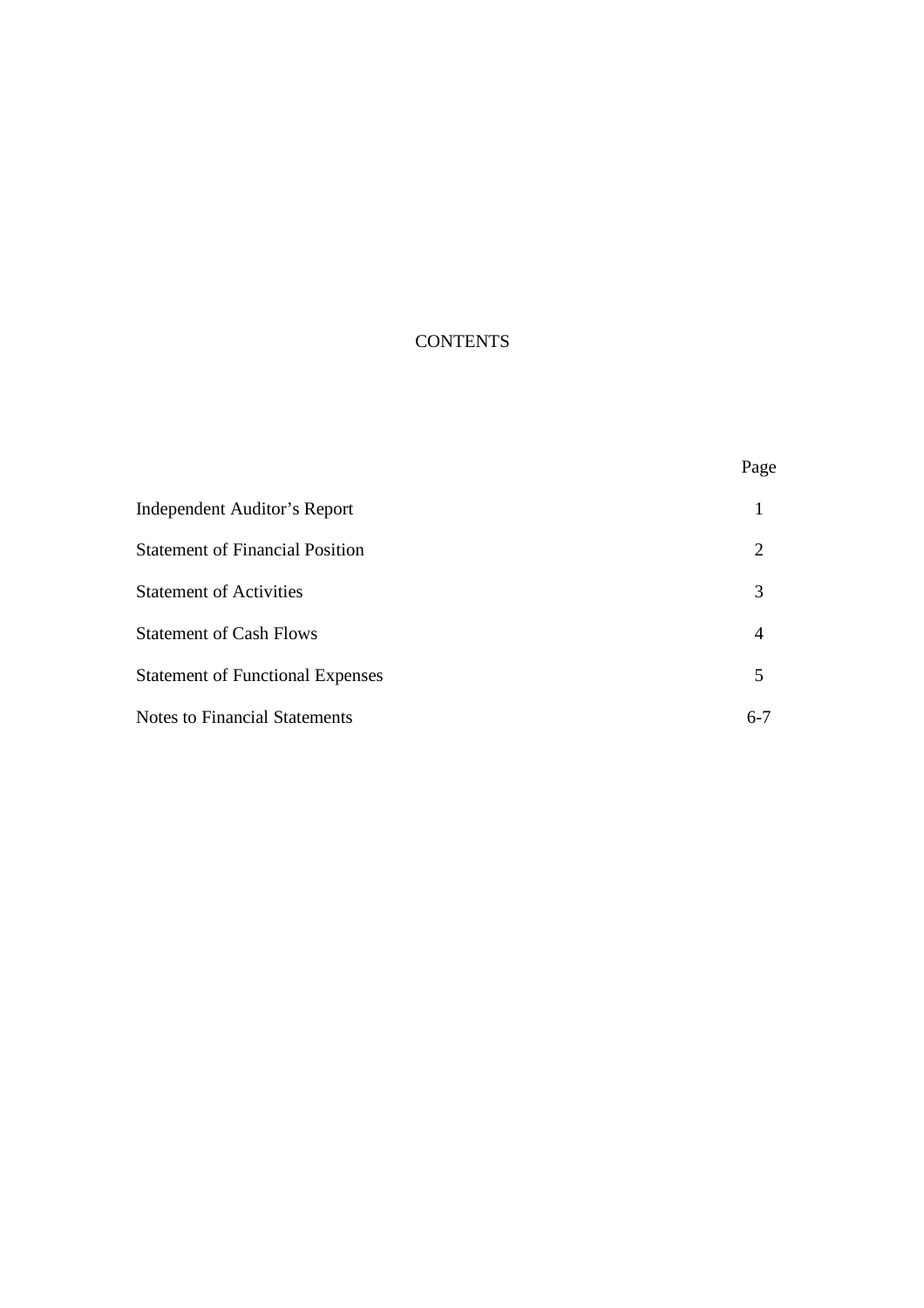

ROY WILLIS GENTRY, INC. Certified Public Accountant

**Independent Auditor's Report**

To the Board of Directors Colorado Association of Black Professional Engineers and Scientist 4301 East Colfax Avenue Denver, Colorado 80220

I have audited the accompanying financial statements of Colorado Association of Black Professional Engineers and Scientist (a Colorado non-profit corporation) which comprise the statement of financial position as of June 30, 2016 and 2015, and the related statements of activities, cash flows and functional expense for the years then ended, and the related notes to the financial statements.

Management is responsible for the preparation and fair presentation of these financial statements in accordance with accounting principles generally accepted in the United States of America; this includes the design, implementation, and maintenance of internal control relevant to the preparation and fair presentation of financial statements that are free from material misstatement, whether due to fraud or error.

My responsibility is to express an opinion on these financial statements based on my audit. I conducted my audit in accordance with auditing standards generally accepted in the United States of America. Those standards require that I plan and perform the audit to obtain reasonable assurance about whether the financial statements are free from material misstatement.

An audit involves performing procedures to obtain audit evidence about the amounts and disclosures in the financial statements. The procedures selected depend on the auditor's judgment, including the assessment of the risks of material misstatement of the financial statements, whether due to fraud or error. In making those risk assessments, the auditor considers internal control relevant to the entity's preparation and fair presentation of the financial statements in order to design audit procedures that are appropriate in the circumstances, but not for the purpose of expressing an opinion on the effectiveness of the entity's internal control. Accordingly, I express no such opinion. An audit also includes evaluating the appropriateness of accounting policies used and the reasonableness of significant accounting estimates made by management, as well as evaluating the overall presentation of the financial statements.

I believe that the audit evidence I have obtained is sufficient and appropriate to provide a basis for my audit opinions on the statement of financial position as of June 30, 2016 and 2015, and the statements of activities, cash flows and functional expense for the years then ended.

In my opinion, the statement of financial position of Colorado Association of Black Professional Engineers and Scientist as of June 30, 2016 and 2015, and the statements of activities, cash flows and functional expense for the years then ended, present fairly, in all material respects, the financial position of Colorado Association of Black Professional Engineers and Scientist as of June 30, 2016 and 2015, in accordance with accounting principles generally accepted in the United States of America.

Denver, Colorado February 6, 2017

1600 Downing St. Ste. 770 Denver, CO 80218 (303) 830-6976 Fax (303) 864-0584 E-mail rwgentry@rwgentry.com

American Institute of Certified Public Accountants • Arizona Society of Certified Public Accountants • Colorado Society of Certified Public Accountants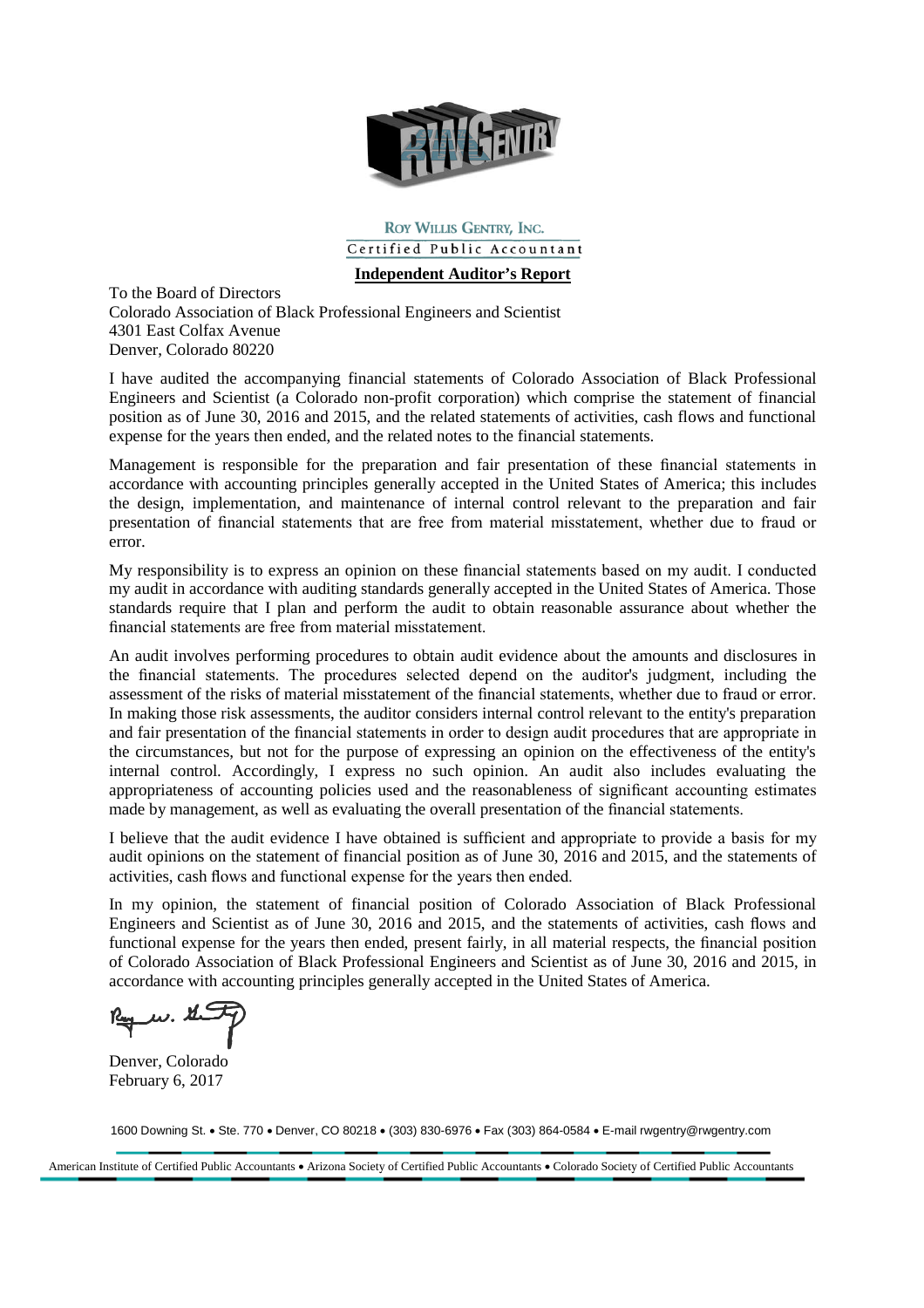# **COLORADO ASSOCIATION OF BLACK PROFESSIONAL ENGINEERS AND SCIENTISTS** Statement of Financial Position

June 30, 2016 and 2015

|                                                              | 2016               | 2015                |
|--------------------------------------------------------------|--------------------|---------------------|
| ASSETS:                                                      |                    |                     |
| <b>Current Assets</b><br>Cash                                | \$<br>54,049       | \$<br>63,472        |
|                                                              |                    |                     |
| <b>Total Current Assets</b>                                  | 54,049             | 63,472              |
| <b>Fixed Assets</b>                                          |                    |                     |
| Computer/ Office Equipment<br>Less: Accumulated Depreciation | 70,238<br>(68,065) | 70,238<br>(66, 880) |
|                                                              |                    |                     |
| <b>Net Fixed Assets</b>                                      | 2,173              | 3,358               |
| <b>Total Assets:</b>                                         | \$<br>56,222       | 66,830              |
|                                                              |                    |                     |
| <b>Liabilities and Net Assets:</b>                           |                    |                     |
| <b>Current Liabilities</b>                                   |                    |                     |
| <b>Accounts Payable</b>                                      | \$<br>3,034        | 5,113               |
| Credit Card/Line of Credit                                   | 12,504             | 16,845              |
| <b>Total Current Liabilities</b>                             | 15,538             | 21,957              |
| <b>Net Assets</b>                                            |                    |                     |
| <b>Unrestricted Net Assets</b>                               | 40,685             | 44,873              |
| <b>Total Net Assets</b>                                      | 40,685             | 44,873              |
| TOTAL LIABILITIES AND NET ASSETS:                            | \$<br>56,222       | \$<br>66,830        |
|                                                              |                    |                     |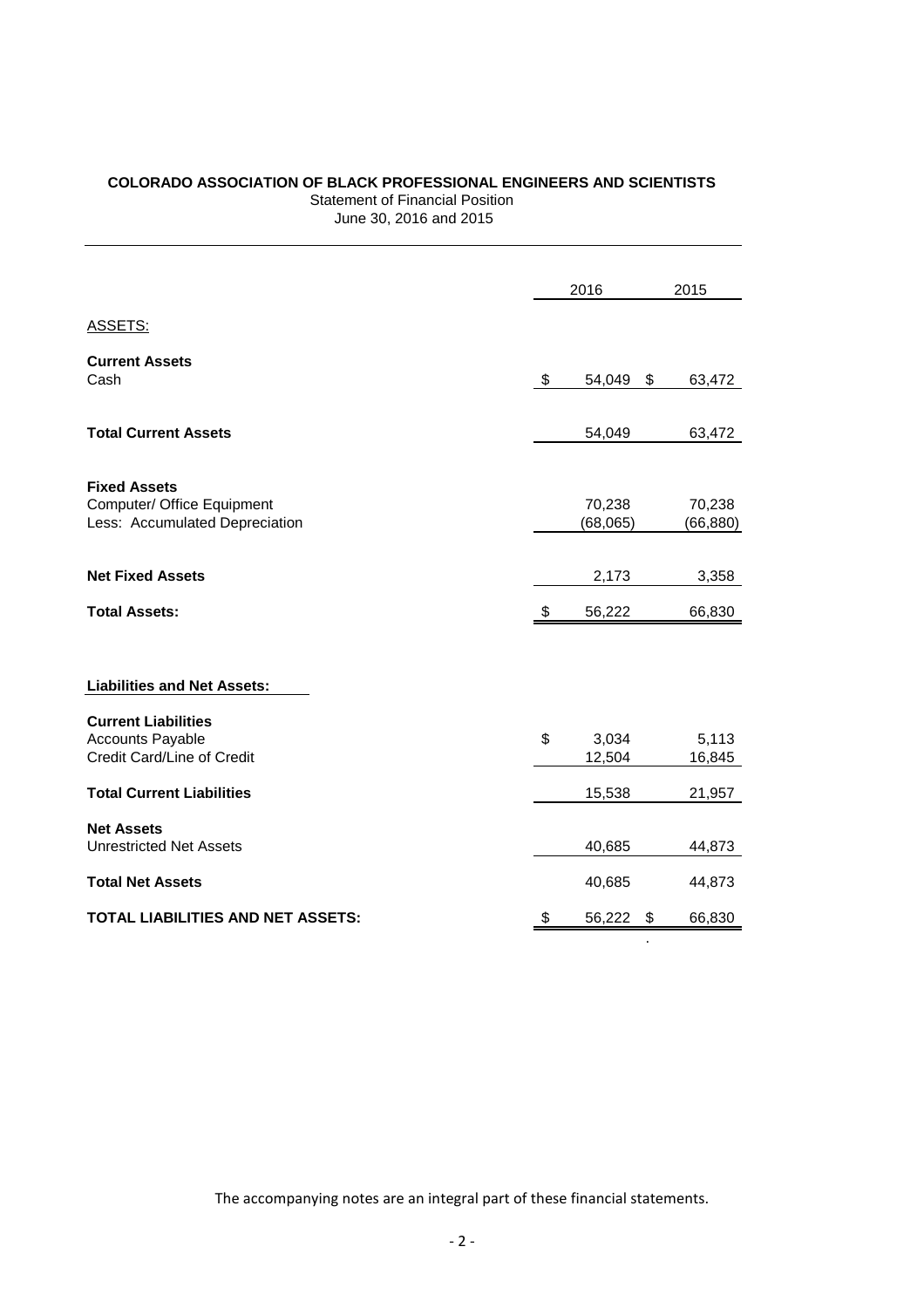# **COLORADO ASSOCIATION OF BLACK PROFESSIONAL ENGINEERS AND SCIENTISTS**

Statements of Activities

For the Years Ended June 30, 2016 and 2015

|                                                          |    | 2016     | 2015         |
|----------------------------------------------------------|----|----------|--------------|
| <b>Changes in Unrestricted Net Assets</b>                |    |          |              |
| Unrestricted support                                     |    |          |              |
| <b>Annual Gala</b>                                       | \$ | 39,520   | \$<br>40,650 |
| Grants and donations                                     |    | 82,763   | 70,026       |
| Membership/Dues                                          |    | 11,640   | 7,371        |
| Miscellaneous Income                                     |    |          |              |
| Total unrestricted support, net                          |    | 133,924  | 118,047      |
| Other unrestricted revenues                              |    |          |              |
| Program Revenue                                          |    | 5,749    | 9,493        |
| Interest Income                                          |    |          | 18           |
| Total unrestricted revenue and other support, net        |    | 139,673  | 127,558      |
|                                                          |    |          |              |
| Net Assets released from restrictions                    |    |          |              |
| Expiration of time restrictions                          |    |          |              |
| Total unrestricted revenues and other support            |    | 139,673  | 127,558      |
| Expenses                                                 |    |          |              |
| Program Expenses                                         |    | 117,188  | 79,571       |
| Management and General                                   |    | 5,276    | 7,186        |
| <b>Fundraising Expenses</b>                              |    | 21,397   | 23,647       |
| <b>Total Expenses</b>                                    |    | 143,861  | 110,404      |
| Increase (decrease) in unrestricted net assets           |    | (4, 188) | 17,155       |
|                                                          |    |          |              |
| <b>Changes in Temporary Restricted Net Assets</b>        |    |          |              |
| Contributions                                            |    |          |              |
| Net Assets released from restrictions                    |    |          |              |
| Increase (Decrease) in temporarily restricted net assets |    |          |              |
| Increas (Decrease) in net Assets                         |    | (4, 188) | 17,155       |
| Net Assets-Beginning of Year                             |    | 44,873   | 27,718       |
|                                                          |    |          |              |
| <b>Net Assets - End of Year</b>                          | \$ | 40,685   | \$<br>44,873 |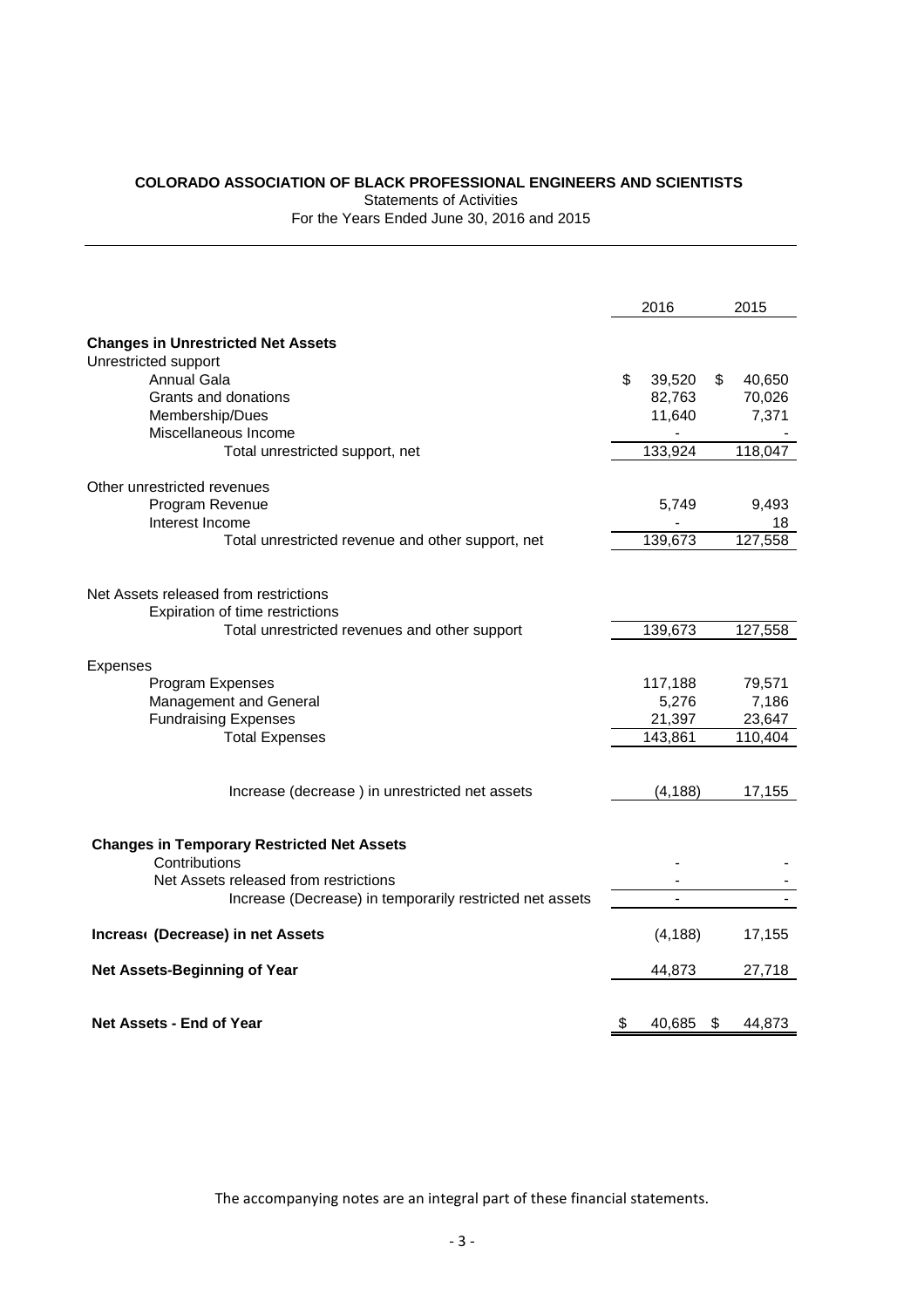# **COLORADO ASSOCIATION OF BLACK PROFESSIONAL ENGINEERS AND SCIENTISTS**

Statements of Cash Flows

For the Years Ended June 30, 2016 and 2015

|                                                | 2016     | 2015     |
|------------------------------------------------|----------|----------|
| Cash flows from operating activities:          |          |          |
| (Decrease) Increase in net assets              | (4, 188) | 17,155   |
| Adjustments to reconcile net assets to         |          |          |
| net cash used by operating activities          |          |          |
| Depreciation                                   | 1,185    | 1,166    |
| Changes in assets and liabilities:             |          |          |
| <b>Accounts Payable</b>                        | (2,079)  | 3,729    |
| Wells Fargo Line of Credit                     | (3.041)  | (3, 422) |
| Net cash provided by operating activities      | (8, 122) | 18,628   |
|                                                |          |          |
| Cash flows from investing activities:          |          |          |
| Purchase office equipment                      |          | (3, 556) |
| Net Cash used in Investing Activities          |          | (3, 556) |
| Net Increase in Cash and Cash Equivalents      | (8, 122) | 15,072   |
| Cash and Cash Equivalents at Beginning of Year | 63,472   | 48,400   |
| Cash and Cash Equivalents at End of Year       | 55,349   | 63,472   |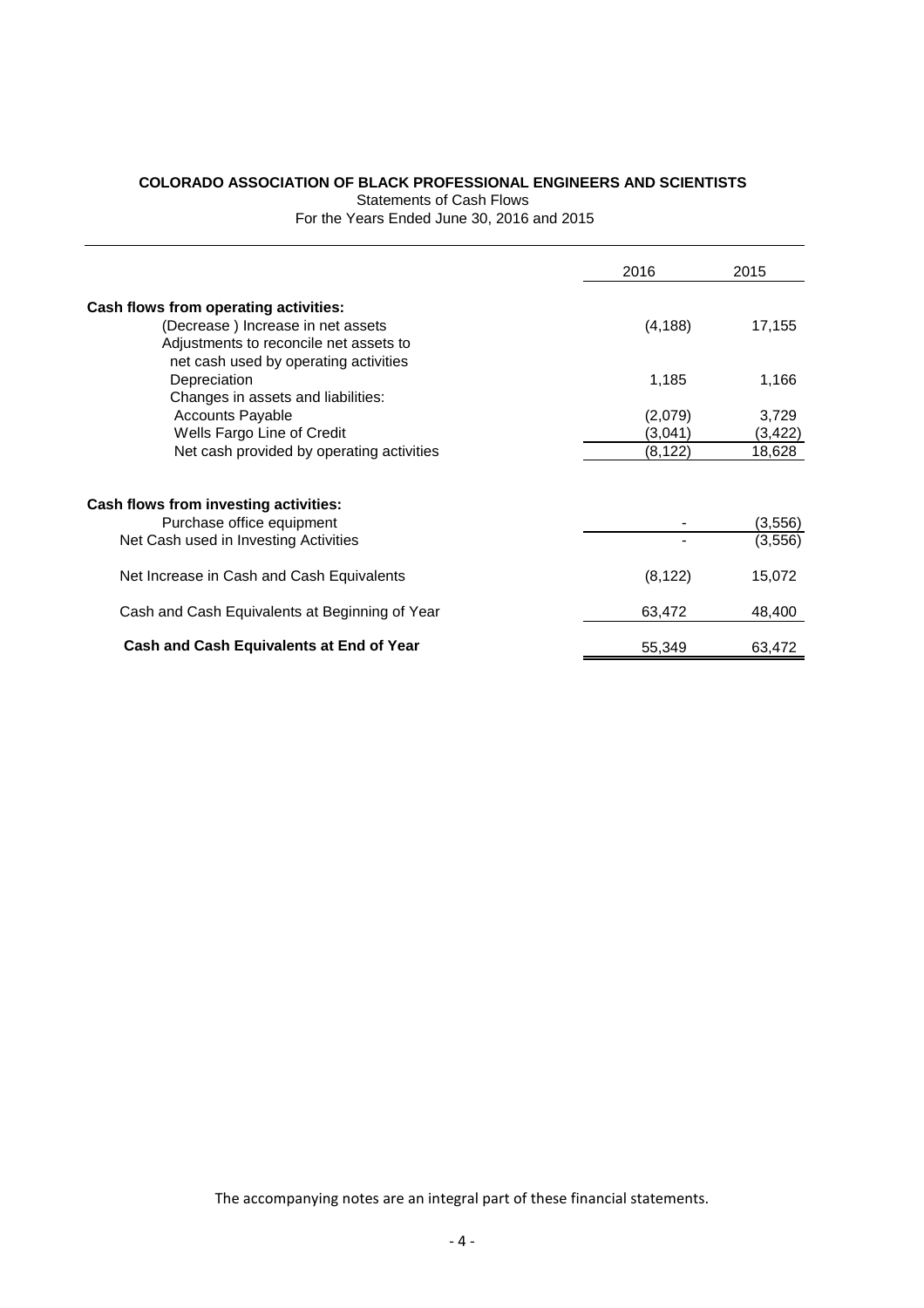#### **COLORADO ASSOCIATION OF BLACK PROFESSIONAL ENGINEERS AND SCIENTISTS**

Statements of Functional Expenses

| For the Years Ended June 30, 2016 and 2015 |  |
|--------------------------------------------|--|
|--------------------------------------------|--|

| <b>Expenses</b>           |   | Program<br><b>Services</b> | General<br>Admin. | <b>Fundraising</b> | 2016<br>Total | 2015<br>Total |
|---------------------------|---|----------------------------|-------------------|--------------------|---------------|---------------|
| Advertising and Marketing |   |                            | \$                |                    | \$            | \$<br>572     |
| Insurance                 |   | 1,321                      |                   |                    | 1,321         | 905           |
| Office Expenses           |   | 373                        | 1,511             | 1,659              | 3,543         | 5,441         |
| <b>Program Expenses</b>   |   | 4,737                      |                   | 19,718             | 24,455        | 26,889        |
| Postage                   |   | 20                         | 20                | 20                 | 60            |               |
| Salaries and Benefits     |   | 85,545                     |                   |                    | 85,545        | 64,402        |
| Scholarships              |   | 4,600                      |                   |                    | 4,600         |               |
| <b>Telephone Expenses</b> |   | 514                        |                   |                    | 514           | 516           |
| Rent                      |   | 4,845                      |                   |                    | 4,845         |               |
| Donations and Dues        |   |                            | 160               |                    | 160           | 125           |
| <b>Professional Fees</b>  |   | 14,780                     | 2,400             |                    | 17,180        | 10,348        |
| Training                  |   | 95                         |                   |                    | 95            |               |
| Taxes and Miscellaneous   |   | 359                        |                   |                    | 359           | 40            |
| Depreciation              |   |                            | 1,185             |                    | 1,185         | 1,166         |
| <b>Total Expenses</b>     | S | 117,188                    | \$<br>5,276       | \$<br>21,397       | \$<br>143,861 | \$<br>110,404 |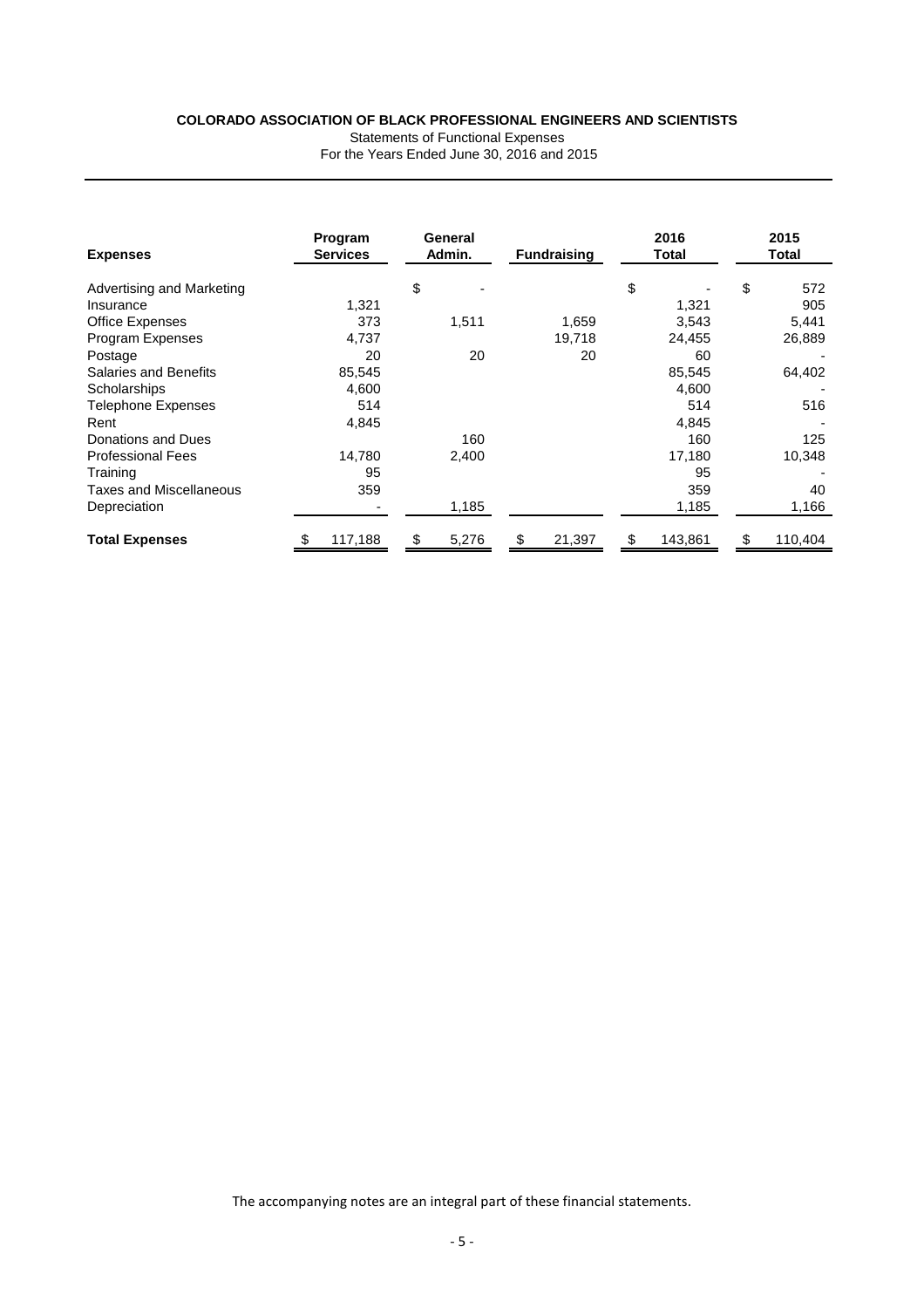### **Note 1-General:**

#### **Nature of Organization**

Colorado Association of Black Professional Engineers and Scientists ("CABPES") is a Colorado non-profit organization with  $501(c)(3)$  status that was effective on June 5, 1982. The purpose of the organization is to stimulate interest and encourage minority youth to pursue careers in engineering and applied science and to develop solid math and aptitude test-taking skills essential for success in these careers. The Organization's primary sources of revenue are grants and individual donations.

#### **Note 2- Summary of Significant Accounting Policies:**

#### **Basis of Accounting**

These financial statements are presented on the accrual method of accounting in accordance with accounting principles generally accepted in the United States.

#### **Support and Expenses**

Contributions received are measured at their fair values and are reported as an increase in net assets. The Organization reports gifts of cash and other assets as restricted support if they are received with donor stipulations that limit the use of the donated assets, or if they are designated as support for future periods. When a donor restriction expires, that is, when a stipulated time restriction ends or purpose restriction is accomplished, temporarily restricted net assets are reclassified to unrestricted net assets and reported in the statement of activity as net assets released from restrictions.

#### **Use of Estimates**

The preparation of financial statements in conformity with accounting principles generally accepted in the United States requires management to make estimates and assumptions that affect the reported amounts of assets and liabilities and disclosure of contingent assets and liabilities at the date of the financial statements and the reported amounts of revenue and expenses during the reporting period. Actual results could differ from those estimates.

# **Cash and Cash Equivalents**

Cash and cash equivalents consist of cash held in checking and money market accounts with maturities of less than 90 days. At year-end and throughout the year, the organization's cash balances were deposited in several banks. Management believes the Organization is not exposed to any significant credit risk on cash and cash equivalents.